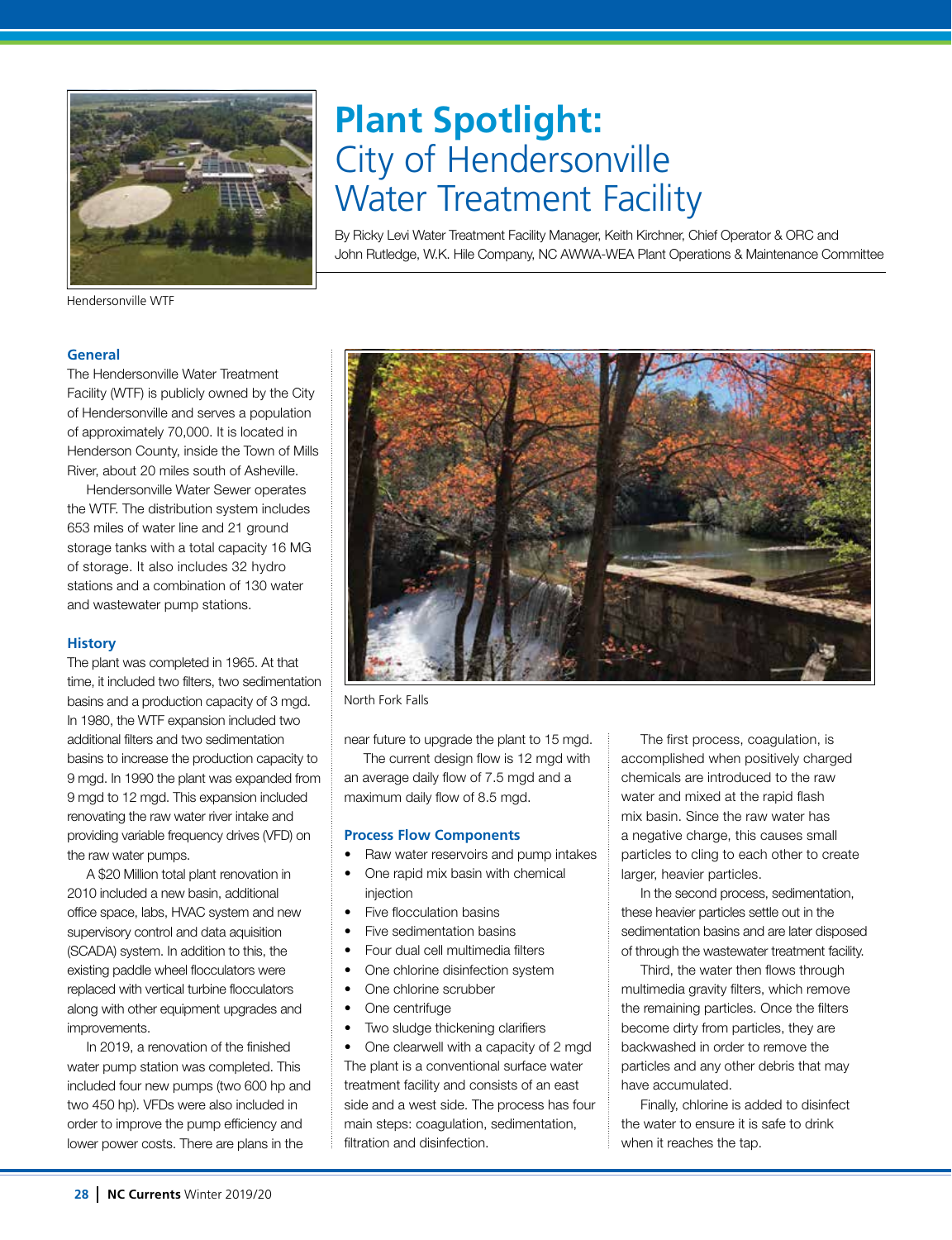



New Finished Water Pumps Chemical Feed Pumps

#### **Water Sources**

The raw water supply is provided from three different sources, two of which are located in the Pisgah National Forest and one is located on the Mills River. The two intakes found in Pisgah National Forest are located on the North Fork of the Mills River and Bradley Creek and are both gravity fed. They provide approximately 4.5 mgd to the WTF under normal operating conditions. The balance of the raw water is pumped from an intake located on the main stem of the Mills River. The City is currently developing a fourth source of raw water on the French Broad River approximately 2 miles from the treatment plant.

#### **Sedimentation and Filter Operation**

The WTF consists of two separate sides: an east side and a west side. Each side includes a quantity of two sedimentation basins and two dual-cell filters, each rated at 6 mgd. The sedimentation basins are manually cleaned twice per year to remove the accumulated solids from the basins. An air scour backwash is initiated at the end of each filter cycle.

The pipe and filter gallery instrumentation includes filter effluent turbidimeters, chlorine residual analyzers, filter effluent flow meters, and control valves. From the SCADA System, a backwash can be initiated. In addition to this, a manual backwash can be initiated from the filter consoles.

# **Chemical Feed and Disinfection System**

Coagulation is achieved through the addition of polyaluminum chloride (PAC) at the flash mixing basin. Immediately downstream of the flash mix basin, a Chemtrac streaming current analyzer is used to monitor changes in water quality in real time. These changes may be due to increases in turbidity, solids, or organics. When these changes occur, the operators can use this data from the streaming current analyzer to make chemical dosage adjustments in order to optimize chemical use and cost.

Sodium bicarbonate is fed for alkalinity and fluoride is added for dental health. Corrosion protection (orthophosphate blend) is added for lead and copper protection.

Chlorine gas is injected into the filtered water for disinfection and then sent to the clearwell for additional contact time, which produces the required 2.0 ppm residual. The high service pumps then pump the water from the clearwell to the distribution system according to demand. Through proper monitoring, tank turnover, distribution system maintenance and flushing program, the staff are able to maintain proper chlorine residual without additional chlorination within the system. A chlorine scrubber is on standby in the event of a chlorine leak.

**Solids Treatment**

The solids treatment process consists of the following:

- Two clarifiers for thickening alum sludge
- Centrifuge and polymer feed system to dewater the solids
- Landfill disposal used for alum sludge

## **SCADA System and Controls**

The WTF is fully automated and utilizes a SCADA system to monitor the plant, water storage tanks, pump stations and distribution system. The SCADA system consists of Rockwell "Factory Talk" human machine interface (HMI) software and a communication network that incorporates Allen-Bradley programmable logic controllers (PLCs). The remote sites are monitored and controlled via radio.



Filter Pipe Gallery